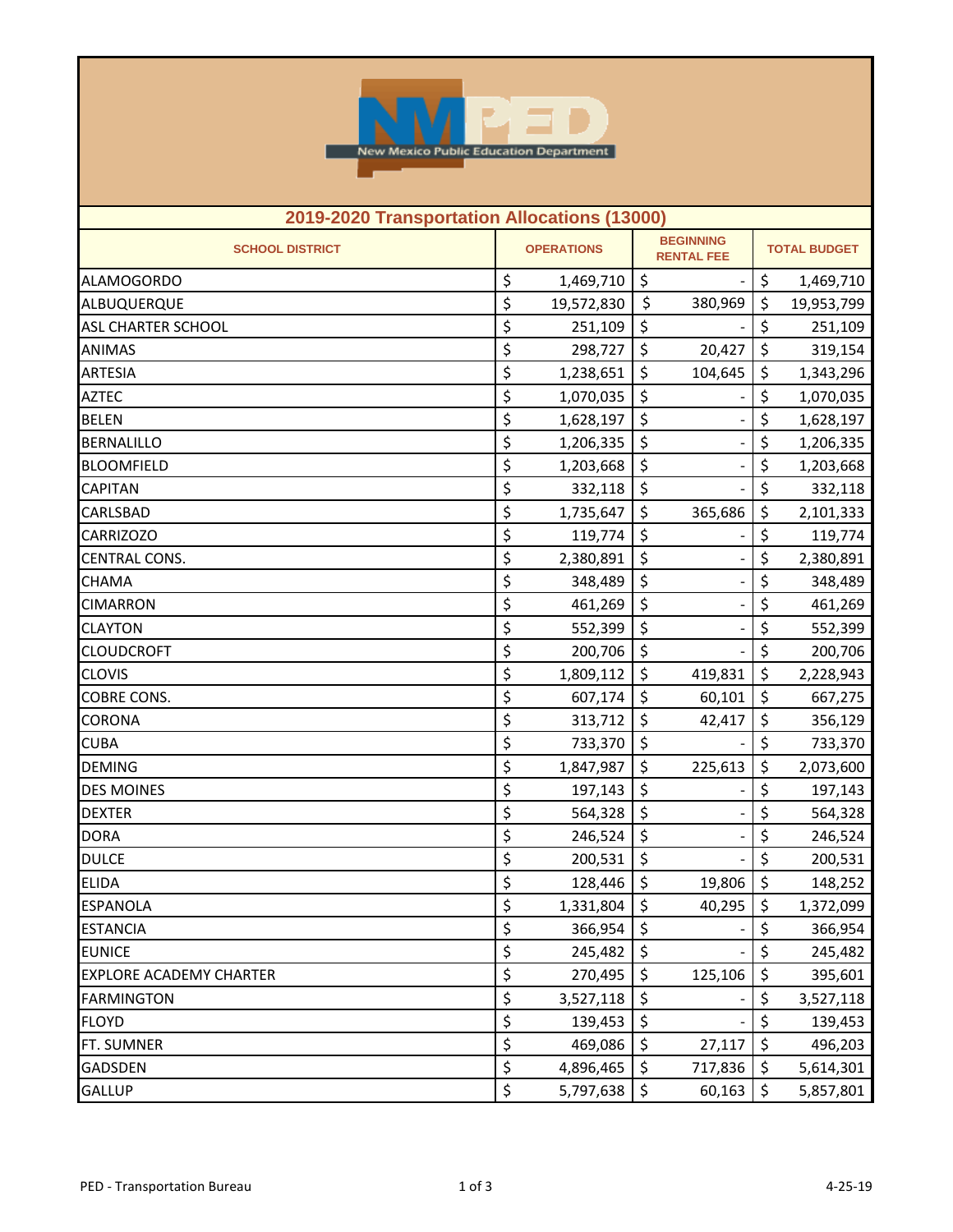

| 2019-2020 Transportation Allocations (13000) |    |                                                            |    |                     |         |           |  |
|----------------------------------------------|----|------------------------------------------------------------|----|---------------------|---------|-----------|--|
| <b>SCHOOL DISTRICT</b>                       |    | <b>BEGINNING</b><br><b>OPERATIONS</b><br><b>RENTAL FEE</b> |    | <b>TOTAL BUDGET</b> |         |           |  |
| <b>GRADY</b>                                 | \$ | 196,081                                                    | \$ | 34,469              | \$      | 230,550   |  |
| <b>GRANTS</b>                                | \$ | 1,141,000                                                  | \$ |                     | \$      | 1,141,000 |  |
| <b>HAGERMAN</b>                              | \$ | 269,083                                                    | \$ | 83,538              | \$      | 352,621   |  |
| <b>HATCH</b>                                 | \$ | 816,146                                                    | \$ |                     | \$      | 816,146   |  |
| <b>HOBBS</b>                                 | \$ | 2,205,570                                                  | \$ | 253,875             | \$      | 2,459,445 |  |
| <b>HONDO</b>                                 | \$ | 198,303                                                    | \$ |                     | \$      | 198,303   |  |
| <b>HOUSE</b>                                 | \$ | 150,856                                                    | \$ | 28,375              | \$      | 179,231   |  |
| <b>JAL</b>                                   | \$ | 108,815                                                    | \$ |                     | \$      | 108,815   |  |
| <b>JEMEZ MOUNTAIN</b>                        | \$ | 451,897                                                    | \$ |                     | \$      | 451,897   |  |
| <b>JEMEZ VALLEY</b>                          | \$ | 296,810                                                    | \$ |                     | \$      | 296,810   |  |
| LA PROMESA CHARTER SCHOOL                    | \$ | 88,121                                                     | \$ | 40,657              | \$      | 128,778   |  |
| LA TIERRA MONTESSORI SCHOOL OF THE ARTS      | \$ | 45,693                                                     | \$ | 19,806              | \$      | 65,499    |  |
| <b>LAKE ARTHUR</b>                           | \$ | 109,931                                                    | \$ |                     | \$      | 109,931   |  |
| <b>LAS CRUCES</b>                            | \$ | 4,715,050                                                  | \$ |                     | \$      | 4,715,050 |  |
| <b>LAS VEGAS EAST</b>                        | \$ | 745,915                                                    | \$ | 19,787              | \$      | 765,702   |  |
| LAS VEGAS WEST                               | \$ | 730,613                                                    | \$ | 53,952              | \$      | 784,565   |  |
| LOGAN                                        | \$ | 202,273                                                    | \$ | 19,115              | \$      | 221,388   |  |
| LORDSBURG                                    | \$ | 303,320                                                    | \$ | 61,281              | \$      | 364,601   |  |
| <b>LOS ALAMOS</b>                            | \$ | 742,543                                                    | \$ |                     | \$      | 742,543   |  |
| <b>LOS LUNAS</b>                             | \$ | 2,564,095                                                  | \$ |                     | \$      | 2,564,095 |  |
| LOVING                                       | \$ | 125,107                                                    | \$ |                     | \$      | 125,107   |  |
| LOVINGTON                                    | \$ | 1,067,268                                                  | \$ |                     | \$      | 1,067,268 |  |
| MAGDALENA                                    | \$ | 380,732                                                    | \$ |                     | \$      | 380,732   |  |
| <b>MAXWELL</b>                               | \$ | 69,899                                                     | \$ |                     | \$      | 69,899    |  |
| <b>MELROSE</b>                               | \$ | 221,635                                                    | \$ | 14,042              | \$      | 235,677   |  |
| <b>MESA VISTA</b>                            | \$ | 262,851                                                    | \$ |                     | \$      | 262,851   |  |
| MISSION ACHIEVEMENT & SUCCESS CHARTER        | \$ | 231,884                                                    | \$ | 60,039              | \$      | 291,923   |  |
| MONTE DEL SOL                                | \$ | 166,500                                                    | \$ | 122,297             | \$      | 288,797   |  |
| <b>MORA</b>                                  | \$ | 424,754                                                    | \$ |                     | \$      | 424,754   |  |
| <b>MORIARTY</b>                              | \$ | 1,205,170                                                  | \$ |                     | \$      | 1,205,170 |  |
| <b>MOSQUERO</b>                              | \$ | 172,622                                                    | \$ |                     | \$      | 172,622   |  |
| <b>MOUNTAINAIR</b>                           | \$ | 176,554                                                    | \$ | 42,028              | \$      | 218,582   |  |
| <b>PECOS</b>                                 | \$ | 348,959                                                    | \$ |                     | \$      | 348,959   |  |
| PENASCO                                      | \$ | 264,735                                                    | \$ |                     | \$      | 264,735   |  |
| POJOAQUE                                     | \$ | 951,379                                                    | \$ | 120,494             | \$      | 1,071,873 |  |
| <b>PORTALES</b>                              | \$ | 1,006,329                                                  | \$ | 41,965              | $\zeta$ | 1,048,294 |  |